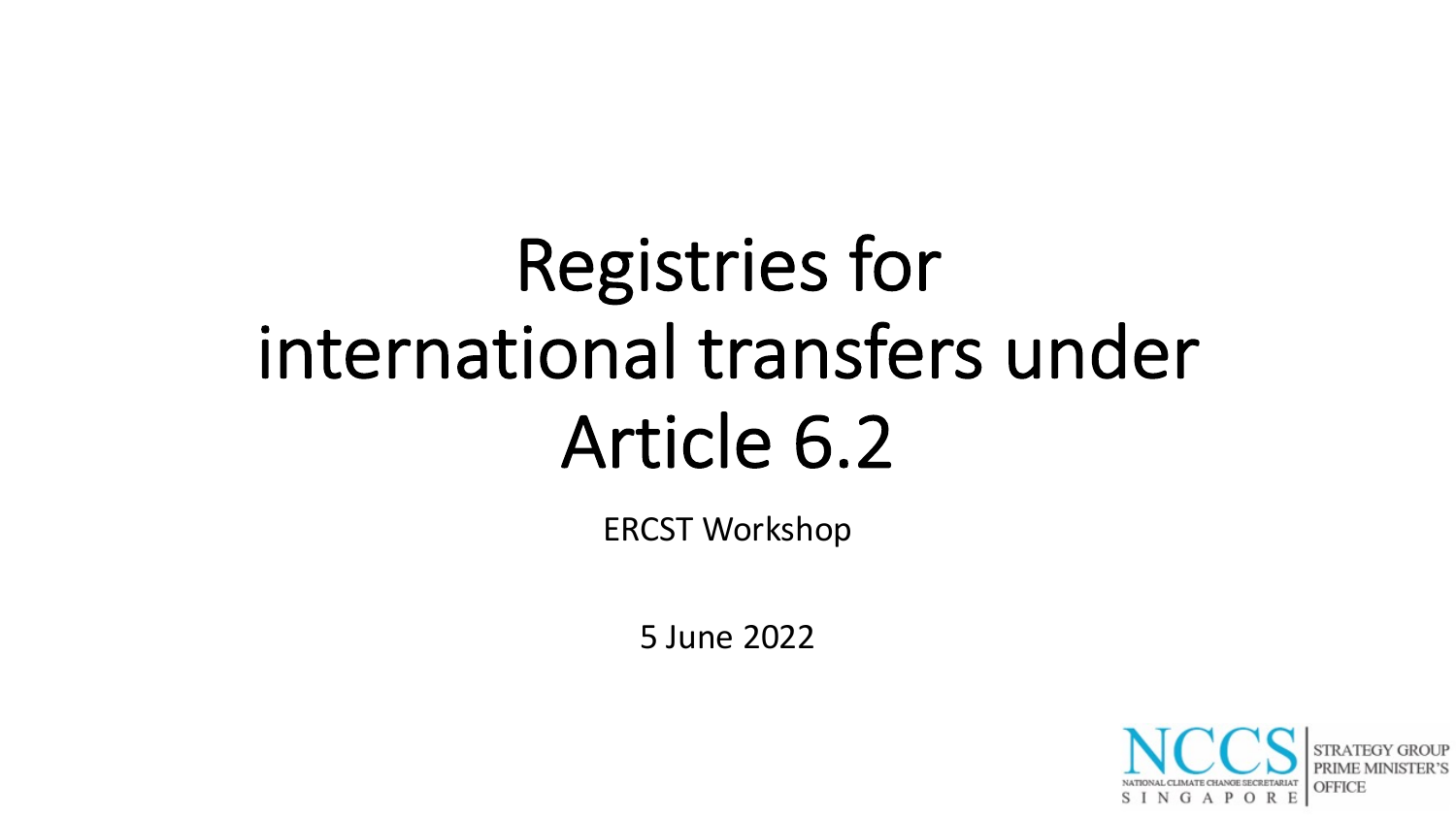### Given the decentralised nature of Article 6.2, registries used for Article 6.2 should facilitate market participation and support environmental integrity

- Article 6.2 provides a decentralised framework for bilateral or plurilateral cooperation and Internationally Transferred Mitigation Outcomes (ITMOs).
- Paragraph 29 of Decision 2/CMA 3 states that "each participating Party shall have, or have access to, a registry for the purpose of tracking". **Registries are a key enabler for market participation**.
- Given the integral role of registries in tracking the flow of ITMOs, **transparency of registries is key to ensure the environmental integrity**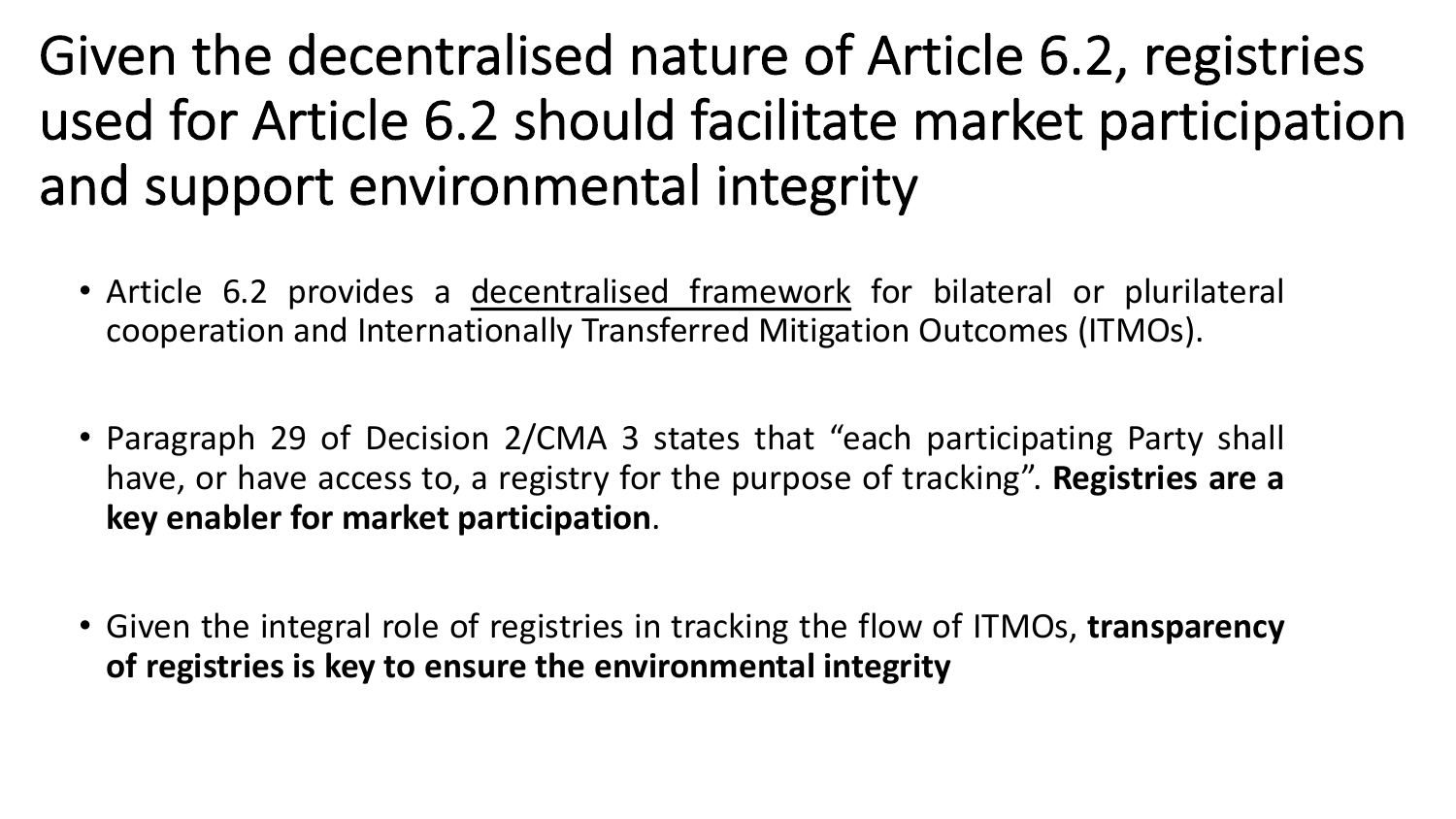### There are currently two main options for registry arrangements

These archetypes assume that participating Parties want to have full control of their ITMOs, through their own national Article 6 registries or international registry

**Model 1**: Leverage national carbon offset programme to issue MOs (*assuming same registry is used by the national programme and the host Party*)

**A**: For use towards NDC

**B**: For use towards other international purposes or other purposes

**Model 2**: Leverage voluntary carbon offset programmes to issue MOs

**A**: For use towards NDC

**B**: For use towards other international purposes or other purposes

Note: Transactions between participating Parties can happen with or without market intermediaries (e.g. brokers, marketplaces, exchanges); **No new asset classes are generated in either Models**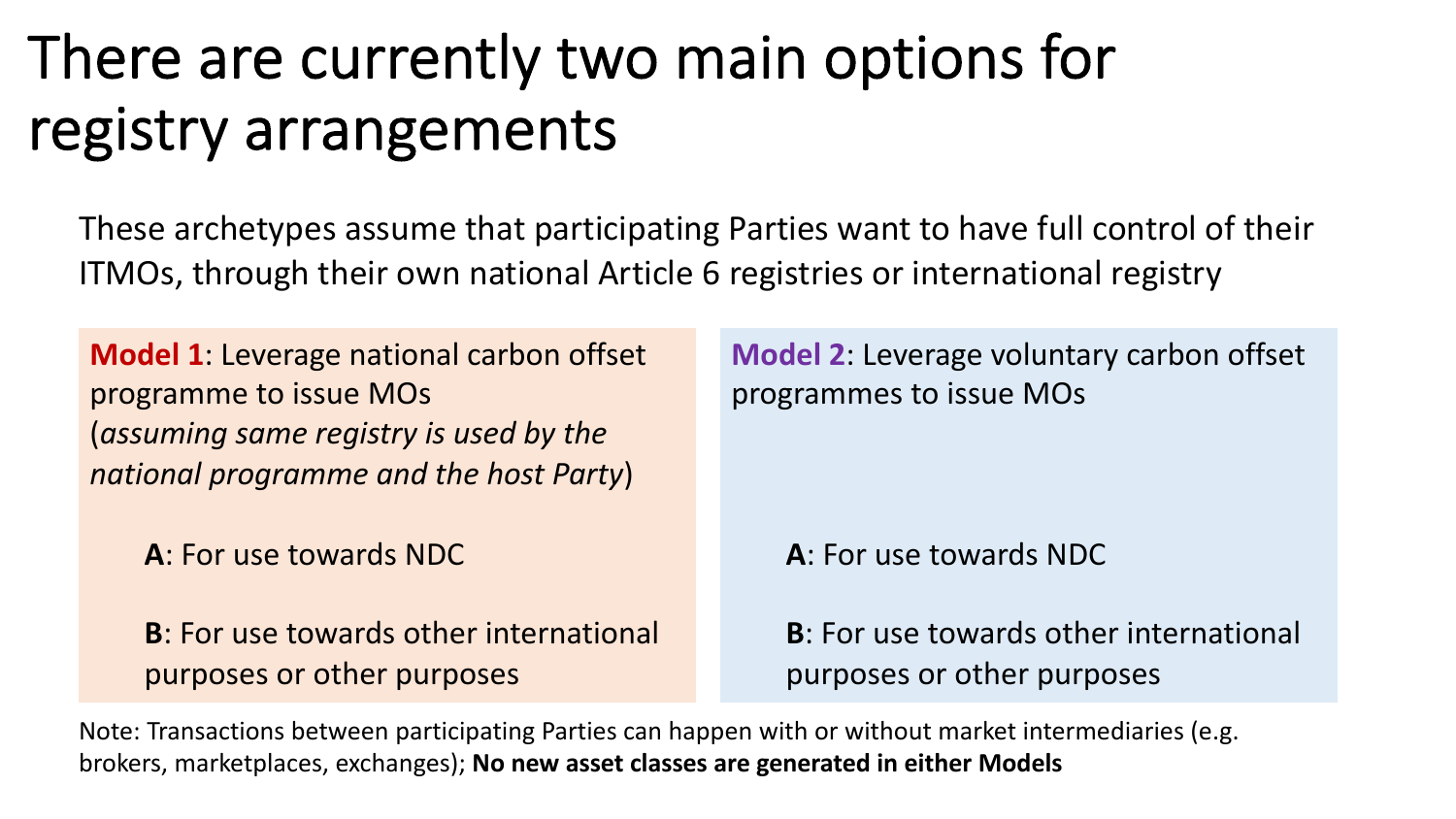### Model 1 is streamlined and is lower risk, but may not be applicable as most do have a national programme

#### 1. Complete the "First Transfer" process (i.e. corresponding adjustment with addition of emissions to its GHG inventory) *2. Cancel* ITMOs from the registry once they are transferred into User Party registry **OR** R*etire* ITMOs from the registry once requested by end-users **Host Party Registry Market Intermediaries** *1. Claim* the use towards other international purposes, by requesting ITMOs to be retired **End-User**

• Host Party Registry shall retire the ITMOs

#### **Model 1A Market Intermediaries**

#### **User Party Registry**

- *1. Accept* transfer from Host Party Registry by listing the ITMOs. Concurrently, Host Party Registry shall cancel the ITMOs
- *2. Retire* ITMOs from the registry for use towards NDC achievement

- This model minimises the registries involved
	- At most, only host Party registry and user Party registry are involved
- Therefore, the risk of double counting and costs of coordinating across multiple registries are lower.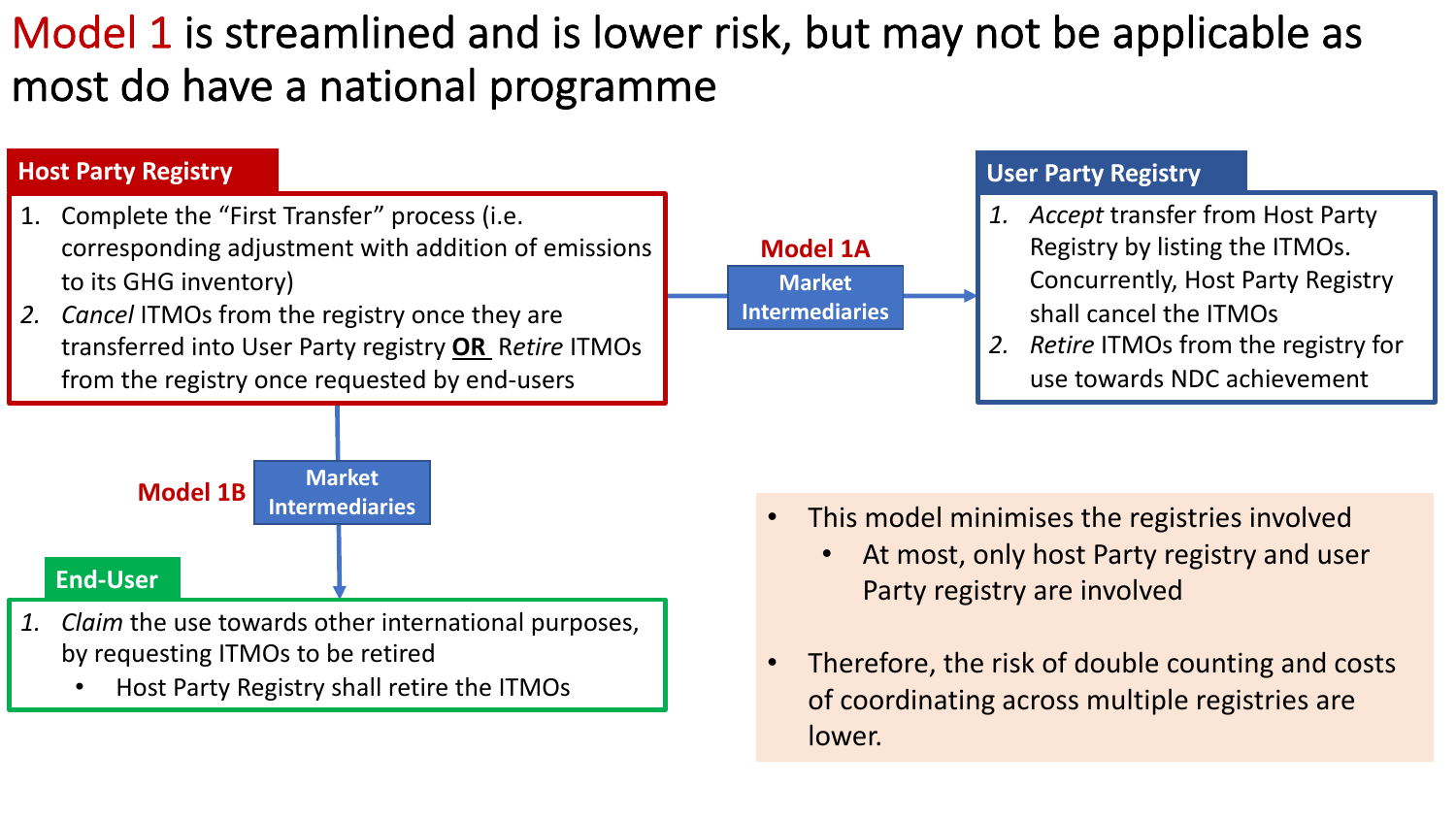Model 2 leverages existing mechanisms and infrastructure of voluntary programmes, which minimise costs and maximise access (e.g. by reducing barriers for participating Parties)

| Issue MOs (i.e. carbon credits), with<br>1.<br>a label indicating corresponding<br>Project developer to<br>Transfer" process<br>adjustment pre-authorised if host<br>request host Party to<br>Party already provided Letter of<br>authorise and effect<br>Authorisation beforehand<br>adjustment with<br>"First Transfer" process<br>addition of<br><b>Programme Registry</b><br><b>User Party Registry</b> | Upon verification,<br>1.<br>Update the MOs to<br>complete the "First"<br>ITMOs, and indicate<br>them as<br>(i.e. corresponding<br>correspondingly<br>adjusted<br>Note 1: Subsequent transactions will<br>emissions to host's<br>take place in the Programme |
|-------------------------------------------------------------------------------------------------------------------------------------------------------------------------------------------------------------------------------------------------------------------------------------------------------------------------------------------------------------------------------------------------------------|-------------------------------------------------------------------------------------------------------------------------------------------------------------------------------------------------------------------------------------------------------------|
| GHG inventory)<br><b>Cancel ITMOs</b><br>1. Accept transfer from<br>1.<br><b>Market</b><br>List and cancel<br>2.<br>once they are<br><b>Programme Registry</b><br><b>Intermediaries</b><br><b>ITMOs from the</b><br>transferred into<br>by listing the ITMOs<br><b>Model 2A</b><br>registry<br>another registry<br>2. Retire ITMOs from                                                                     | Registry, while keeping host Party<br>informed of the movement of ITMOs<br>Note 2: Host Party Registry refers to<br>national registry or international<br>registry                                                                                          |
| 2. Inform Host<br>the registry for use<br><b>Market</b><br>towards NDC<br>Party Registry of<br><b>Intermediaries</b><br>the transfer<br>achievement                                                                                                                                                                                                                                                         | <b>Model 2B</b>                                                                                                                                                                                                                                             |
| <b>End-User</b><br><b>Inform Host Party</b><br>3.                                                                                                                                                                                                                                                                                                                                                           | <b>Programme Registry</b>                                                                                                                                                                                                                                   |
| Claim the use towards other<br><i>Registry</i> of the<br>1.<br>transfer and the use<br>international purposes, by<br>requesting ITMOs to be retired                                                                                                                                                                                                                                                         | 1.<br>Retire ITMOs upon request<br><i>Inform</i> Host Party Registry of the<br>2.<br>use                                                                                                                                                                    |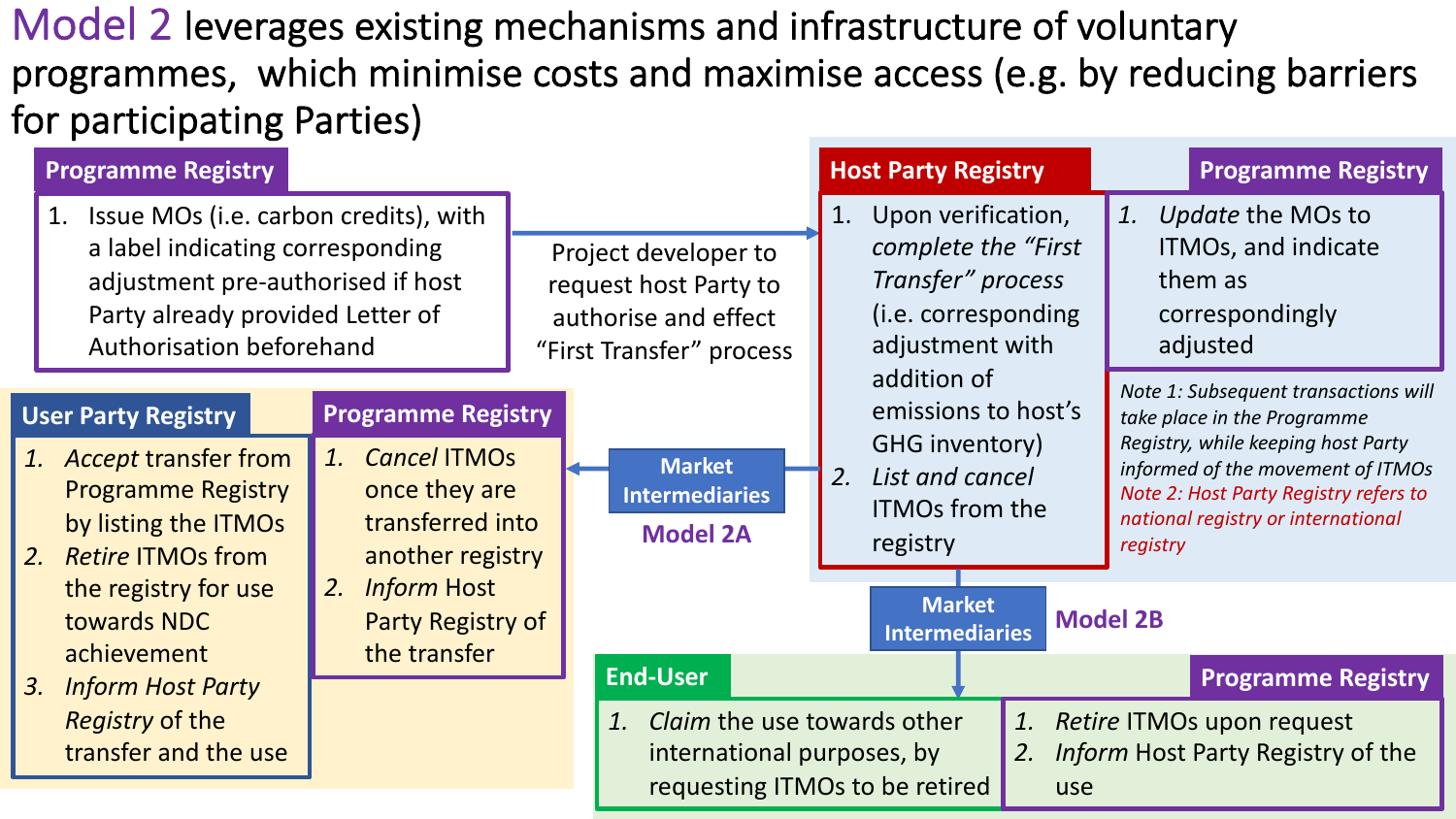With the two main options for registry arrangements, some level of convergence is needed to ensure environmental integrity

- To enhance the effectiveness and integrity of the Article 6.2 framework, streamlining and convergence of registry arrangements into a few archetypes is needed to:
	- Ensure proper tracking and reporting
	- Ensure double counting is avoided (including double issuance, double claiming)
	- Minimise cost and barrier of participation, and maximise participation, to advance global climate action and ambition
- With regard to Model 2, given the numerous voluntary offset programmes with different processes and practices, Parties should converge on the optimal arrangement for the programmes. Programmes can then align their registries to this arrangement
- Convergence will also increase the likelihood that ITMO transactions are properly tracked, accounted and reported, to safeguard the integrity of the Article 6.2 framework